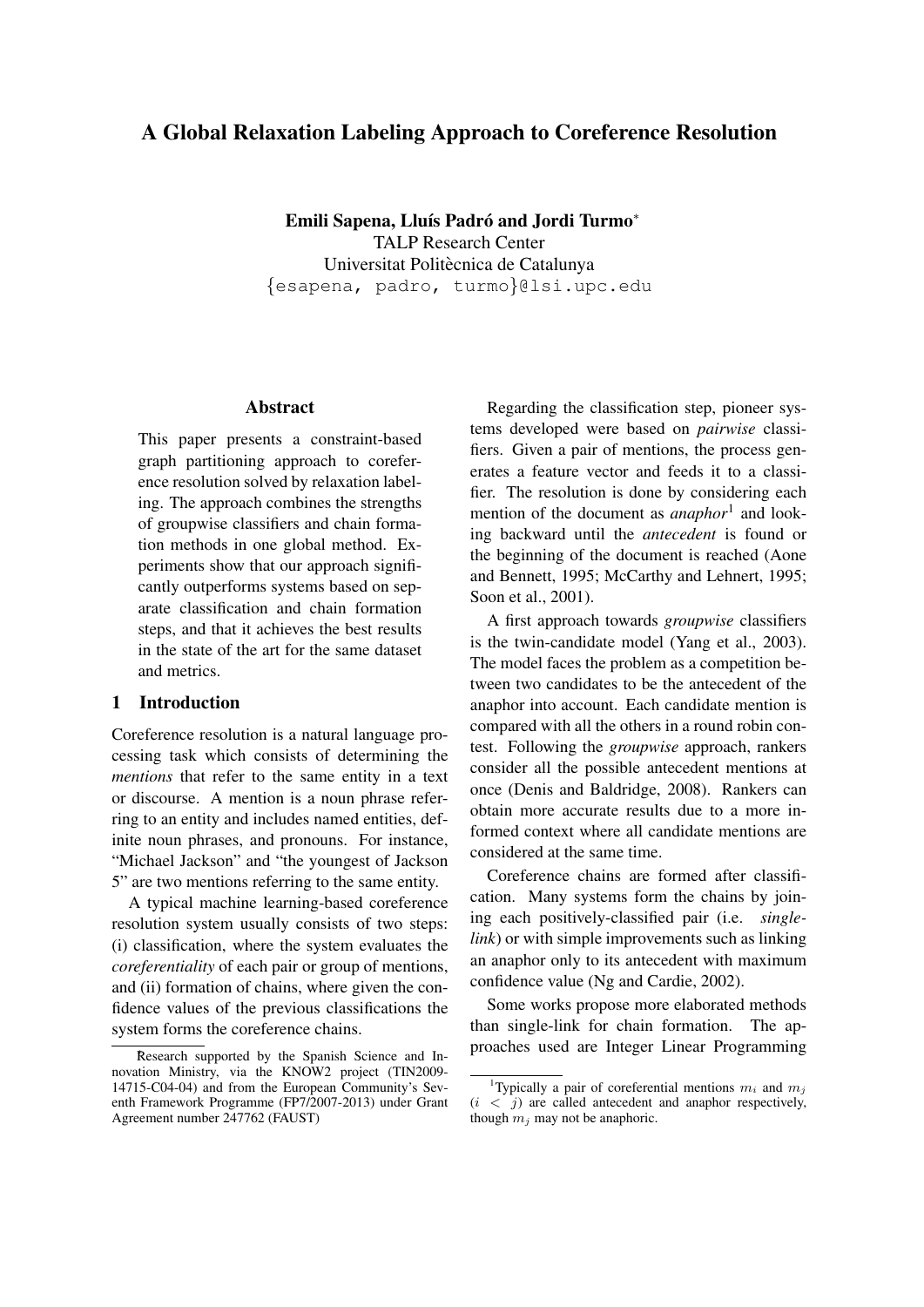(ILP) (Denis and Baldridge, 2007; Klenner and Ailloud, 2009; Finkel and Manning, 2008), graph partitioning (Nicolae and Nicolae, 2006), and clustering (Klenner and Ailloud, 2008). The main advantage of these types of *post-processes* is the enforcement of transitivity sorting out the contradictions that the previous classification process may introduce.

Although chain formation processes search for global consistency, the lack of contextual information in the classification step is propagated forward. Few works try to overcome the limitations of keeping classification and chain formation apart. Luo et al. (2004) search the most probable path comparing each mention with the partialentities formed so far using a Bell tree structure. McCallum and Wellner (2005) propose a graph partitioning cutting by distances, with the peculiarity that distances are learned considering coreferential chains of the labeled data instead of pairs. Culotta et al. (2007) combine a groupwise classifier with a clustering process in a First-Order probabilistic model.

The approach presented in this paper follows the same research line of joining group classification and chain formation in the same step. Concretely, we propose a graph representation of the problem solved by a relaxation labeling process, reducing coreference resolution to a graph partitioning problem given a set of constraints. In this manner, decisions are taken considering the whole set of mentions, ensuring consistency and avoiding that classification decisions are independently taken. Our experimental results on the ACE dataset show that our approach outperforms systems based on separate classification and chain formation steps, and that it achieves the best results in the state of the art for the same dataset and metrics.

The paper is organized as follows. Section 2 describes the graph representation of the task. Section 3 explains the use of relaxation labeling algorithm and the machine learning process. Finally, experiments and results are explained in Section 4 before paper is concluded.

#### 2 Graph Representation

Let  $G = G(V, E)$  be an undirected graph where  $V$  is a set of vertices and  $E$  a set of edges. Let  $\mathbf{m} = (m_1, ..., m_n)$  be the set of mentions of a document with  $n$  mentions to resolve. Each mention  $m_i$  in the document is represented as a vertex  $v_i \in V$ . An edge  $e_{ij} \in E$  is added to the graph for pairs of vertices  $(v_i, v_j)$  representing the possibility that both mentions corefer. The list of adjacent vertices of a vertex  $v_i$  is  $A(v_i)$ .

Let C be our set of constraints. Given a pair of mentions  $(m_i, m_j)$ , a subset of constraints  $C_{ij} \subseteq$ C restrict the compatibility of both mentions.  $C_{ij}$ is used to compute the weight value of the edge connecting  $v_i$  and  $v_j$ . Let  $w_{ij} \in W$  be the weight of the edge  $e_{ij}$ :

$$
w_{ij} = \sum_{k \in C_{ij}} \lambda_k f_k(m_i, m_j)
$$
 (1)

where  $f_k(\cdot)$  is a function that evaluates the constraint k. And  $\lambda_k$  is the weight associated to the constraint  $k$  ( $\lambda_k$  and  $w_{ij}$  can be negative).

In our approach, each vertex  $(v_i)$  in the graph is a variable  $(v_i)$  for the algorithm. Let  $L_i$  be the number of different values (labels) that are possible for  $v_i$ . The possible labels of each variable are the partitions that the vertex can be assigned. Note that the number of partitions (entities) in a document is unknown, but it is at most the number of vertices (mentions), because in a extreme case, each mention in a document could be referring to a different entity. A vertex with index  $i$  can be in the first i partitions (i.e.  $L_i = i$ ).

Each combination of labelings for the graph vertices is a partitioning  $(Ω)$ . The resolution process searches the partitioning  $\Omega^*$  which optimizes the goodness function  $F(\Omega, W)$ , which depends on the edge weights W. In this manner,  $\Omega^*$  is optimal if:

$$
F(\Omega^*, W) \ge F(\Omega, W), \forall \Omega \tag{2}
$$

The next section describes the algorithm used in the resolution process.

#### 3 Relaxation Labeling

Relaxation labeling (Relax) is a generic name for a family of iterative algorithms which perform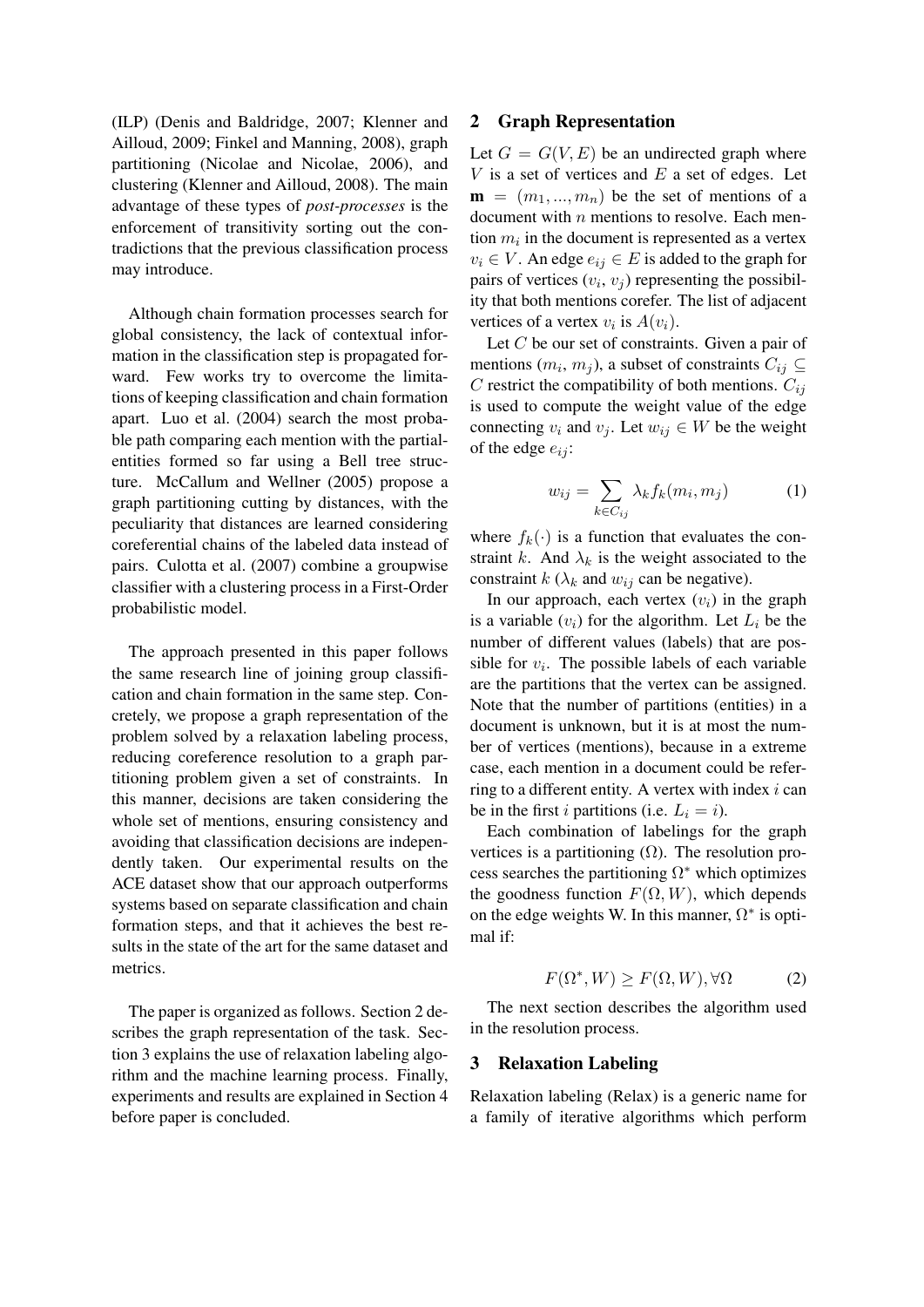function optimization, based on local information. The algorithm has been widely used to solve NLP problems such as PoS-tagging (Marquez et al., ` 2000), chunking, knowledge integration, and Semantic Parsing (Atserias, 2006).

Relaxation labeling solves our weighted constraint satisfaction problem dealing with the edge weights. In this manner, each vertex is assigned to a partition satisfying as many constraints as possible. To do that, the algorithm assigns a probability for each possible label of each variable. Let  $\mathbf{H} = (\mathbf{h}^1, \mathbf{h}^2, \dots, \mathbf{h}^n)$  be the weighted labeling to optimize, where each  $h^i$  is a vector containing the probability distribution of  $v_i$ , that is:  $\mathbf{h}^i = (h_1^i, h_2^i, \dots, h_{L_i}^i)$ . Given that the resolution process is iterative, the probability for label l of variable  $v_i$  at time step t is  $h_l^i(t)$ , or simply  $h_l^i$ when the time step is not relevant.

The support for a pair variable-label  $(S_{il})$  expresses how compatible is the assignment of label l to variable  $v_i$  considering the labels of adjacent variables and the edge weights. Although several support functions may be used (Torras, 1989), we chose the following one, which defines the support as the sum of the edge weights that relate variable  $v_i$  with each adjacent variable  $v_j$  multiplied by the weight for the same label  $l$  of  $v_i$ :

$$
S_{il} = \sum_{j \in A(v_i)} w_{ij} \times h_l^j \tag{3}
$$

where  $w_{ij}$  is the edge weight obtained in Equation 1. In our version of the algorithm,  $A(v_i)$  is the list of adjacent vertices of  $v_i$  but only including the ones with an index  $k < i$ . Consequently, the weights only have influence in one direction which is equivalent to using a directed graph. Although the proposed representation is based on a general undirected graph, preliminary experiments showed that using directed edges yields higher perfomance in this particular problem.

The aim of the algorithm is to find a weighted labeling such that global consistency is maximized. Maximizing global consistency is defined as maximizing the average support for each variable. Formally,  $H^*$  is a consistent labeling if:



Figure 1: Relaxation labeling algorithm

$$
\sum_{l=1}^{L_i} h_l^{*i} \times S_{il} \ge \sum_{l=1}^{L_i} h_l^i \times S_{il} \quad \forall \mathbf{h}, \forall i \qquad (4)
$$

A partitioning  $\Omega$  is directly obtained from the weighted labeling H assigning to each variable the label with maximum probability. The supports and the weighted labeling depend on the edge weights (Equation 3). To satisfy Equation 4 is equivalent to satisfy Equation 2. Many studies have been done towards the demonstration of the consistency, convergence and cost reduction advantages of the relaxation algorithm (Rosenfeld et al., 1976; Hummel and Zucker, 1987; Pelillo, 1997). Although some of the conditions required by the formal demonstrations are not fulfilled in our case, the presented algorithm –that forces a stop after a number of iterations– has proven useful for practical purposes.

Figure 1 shows the pseudo-code of the relaxation algorithm. The process updates the weights of the labels in each step until convergence. The convergence is met when no more significant changes are done in an iteration. Specifically, when the maximum change in an update step  $(max_{i,l}(|h_l^i(t+1)-h_l^i(t)|))$  is lower than a parameter  $\epsilon$ , a small value (0.001 in our experiments), or a fixed number of iterations is reached (2000 in our experiments). Finally, the assigned label for a variable is the one with the highest weight. Figure 2 shows a representation.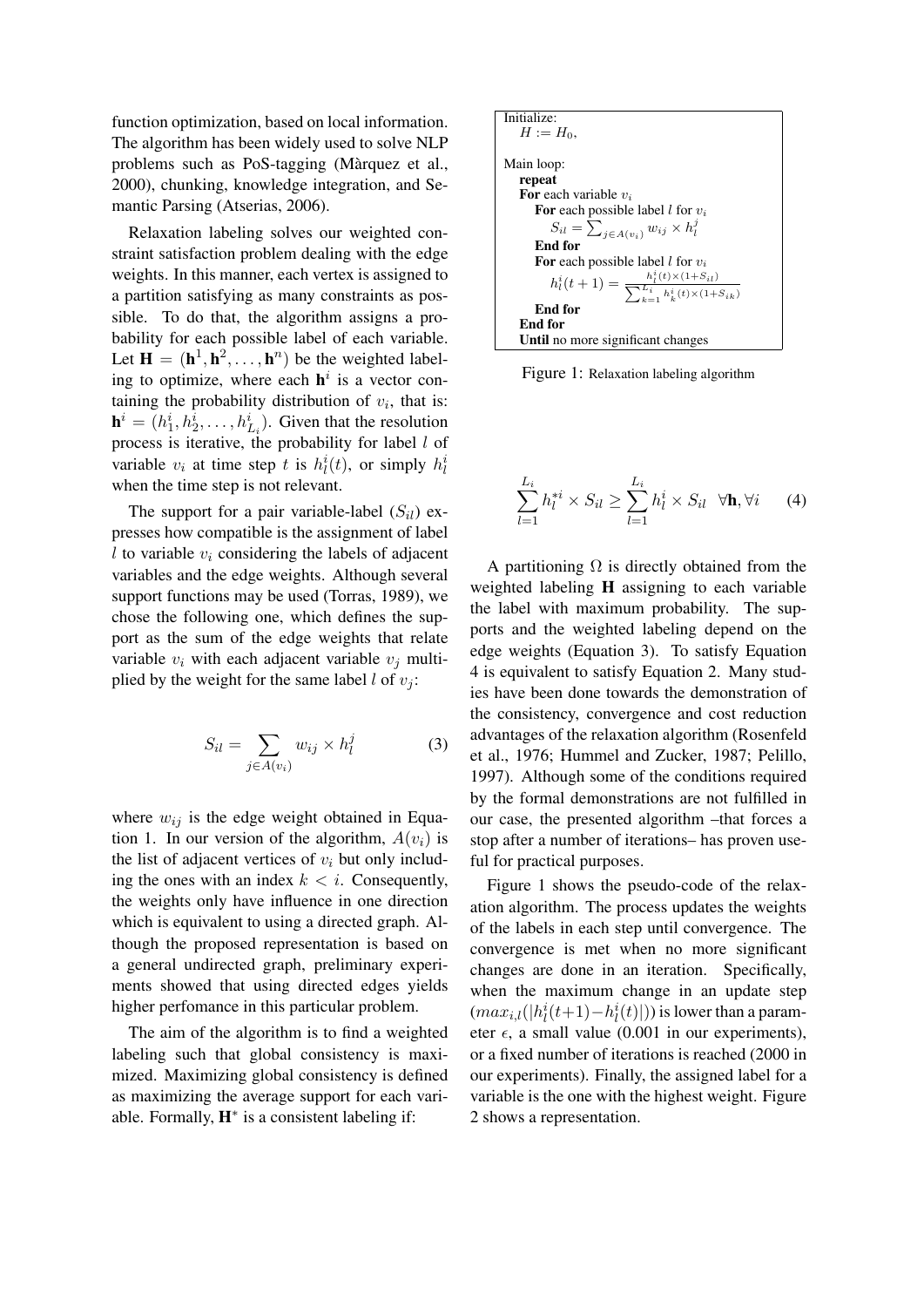

Figure 2: Representation of Relax. The vertices representing mentions are connected by weighted edges  $e_{ij}$ . Each vertex has a vector  $h^i$  of probabilities to belong to different partitions. The figure shows  $h^2$ ,  $h^3$  and  $h^4$ .

#### 3.1 Constraints

The performance of the resolution process depends on the edge weights obtained by a set of weighted constraints (Equation 1). Any method or combination of methods to generate constraints can be used. For example, a set of constraints handwritten by linguist experts can be added to another automatically obtained set.

This section explains the automatic constraint generation process carried out in this work, using a set of feature functions and a training corpus. Màrquez et al. (2000) have successfully used similar processes to acquire constraints for constraint satisfaction algorithms.

Each pair of mentions  $(m_i, m_j)$  in a training document is evaluated by a set of feature functions (Figure 3). The values returned by these functions form a positive example when the pair of mentions corefer, and a negative one otherwise. Three specialized models are constructed depending on the type of anaphor mention  $(m_i)$  of the pair: pronoun, named entity or nominal.

For each specialized model, a decision tree (DT) is generated and a set of rules is extracted with C4.5 rule-learning algorithm (Quinlan, 1993). These rules are our set of constraints. The C4.5rules algorithm generates a set of rules for each path from the learnt tree. It then generalizes the rules by dropping conditions.

The weight assigned to a constraint  $(\lambda_k)$  is its



Figure 3: Feature functions used

precision over the training data  $(P_k)$ , but shifted to be zero-centered:  $\lambda_k = P_k - 0.5$ .

## 3.2 Pruning

Analyzing the errors of development experiments, we have found two main error patterns that can be solved by a pruning process. First, the contribution of the edge weights for the resolution depends on the size of the document. And second, many weak edge weights may sum up to produce a bias in the wrong direction.

The weight of an edge depends on the weights assigned for the constraints which apply to a pair of mentions according to Equation 1. Each vertex is adjacent to all the other vertices. This produces that the larger the number of adjacencies, the smaller the influence of a constraint is. A consequence is that resolution for large and short documents has different results.

Many works have to deal with similar problems, specially the ones looking backward for antecedents. The larger the document, the more pos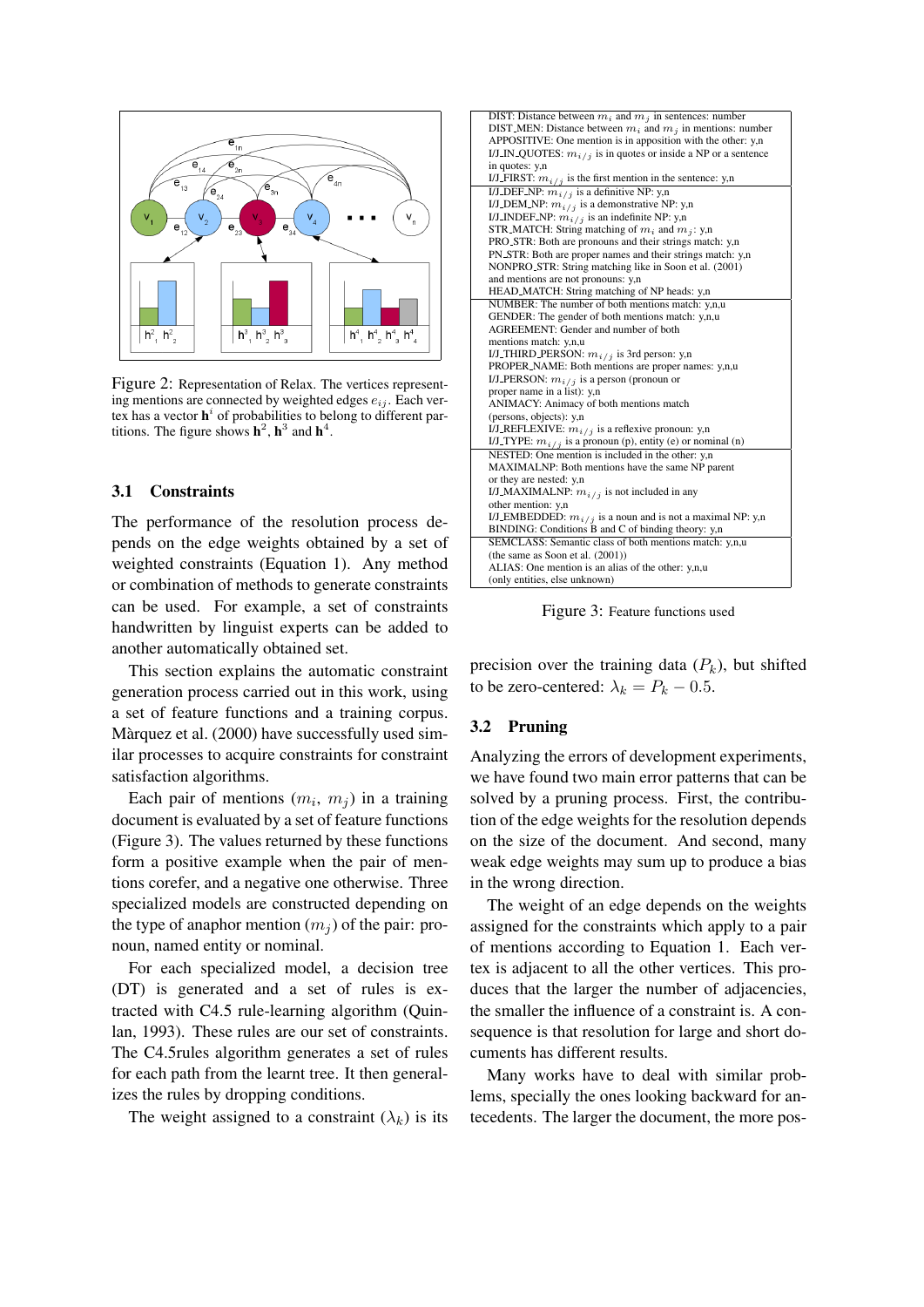sible antecedents the system has to classify. This problem is usually solved looking for antecedents in a window of few sentences, which entails an evident limitation of recall.

Regarding the weak edge weights, it is notable that some kind of mention pairs are very weakly informative. For example, the pairs (pronoun, pronoun). Many stories have a few main characters which monopolize the pronouns of the document. This produces many positive training examples for pairs of pronouns matching in gender and person, which may lead the algorithm to produce large coreferential chains joining all these mentions even for stories where there are many different characters. For example, we have found in the results of some documents a huge coreference chain including every pronoun "he". This is because a pair of mentions ("he", "he") is usually linked with a small positive weight. Although the highest adjacent edge weight of a "he" mention may link with the correct antecedent, the sum of several edge weights linking the mention with other "he" causes the problem.

A pruning process is perfomed solving both problems and reducing computational costs from  $O(n^3)$  to  $O(n^2)$ . For each vertex's adjacency list  $A(v_i)$ , only a maximum of N edges remain and the others are pruned. Concretely, the N/2 edges with largest positive weight and the N/2 with largest negative weight. The value of N is empirically chosen by maximizing performances over training data. On the one hand, the pruning forces the maximum adjacency to be constant and the contribution of the edge weights does not depend on the size of the document. On the other hand, most edges of the less informative pairs are discarded avoiding further confusion. There are no limitations in distance or other restrictions which may cause a loss of recall.

## 3.3 Initial State

The initial state of the vertices define the *a priori* probabilities for each vertex to be in each partition. There are several possible initial states. In the case where no prior information is available, a random or uniformly distributed state is commonly used. However, a well-informed initial state should drive faster the relaxation process to a better solution. This section describes the wellinformed initial state chosen in our approach and the random one. Both are compared in the experiments (Section 4.2).

The well-informed initial state favors the creation of new chains. Variable  $v_i$  has  $L_i = i$  possible values while variable  $v_{i+1}$  has  $L_i + 1$ . The probability distribution of  $v_{i+1}$  is equiprobable for values from 1 to  $L_i$  but it is the double for the probability to start a new chain  $L_i + 1$ .

$$
h_l^i = \frac{1}{L_i + 1}, \qquad \forall l = 1...L_i - 1
$$
  

$$
h_{L_i}^i = \frac{2}{L_i + 1}
$$

Pronouns do not follow this distribution but a totally equiprobable one, given that they are usually anaphoric.

$$
h_l^i = \frac{1}{L_i}, \qquad \forall l = 1..L_i
$$

This configuration enables the resolution process to determine as singletons the mentions for which little evidence is available. This small difference between initial probability weights is also introduced in order to avoid exceptional cases where all support values contribute with the same value.

The random initial state is also used in our experiments to test that our proposed configuration is better-informed than random. Given the equiprobability state, we add a random value to each probability to be in a partition:

$$
h_l^i = \frac{1}{L_i} + \epsilon_{il}, \qquad \forall l = 0..L_i
$$

where  $\epsilon_{il}$  is a random value  $\frac{-1}{2L_i} \leq \epsilon_{il} \leq \frac{1}{2L_i}$  $\frac{1}{2L_i}$ . These little random differences may help the algorithm to avoid local minima.

#### 3.4 Reordering

The vertices of the graph would usually be placed in the same order as the mentions are found in the document (*chronological*). In this manner,  $v_i$  corresponds to  $m_i$ . However, as suggested by Luo (2007), there is no need to generate the model following that order. In our approach, the first variables have a lower number of possible labels. Moreover, an error in the first variables has more influence on the performance than an error in the later ones. Placing named entities at the beginning is reasonably to expect that is helpful for the algorithm, given that named entities are usually the most informative mentions.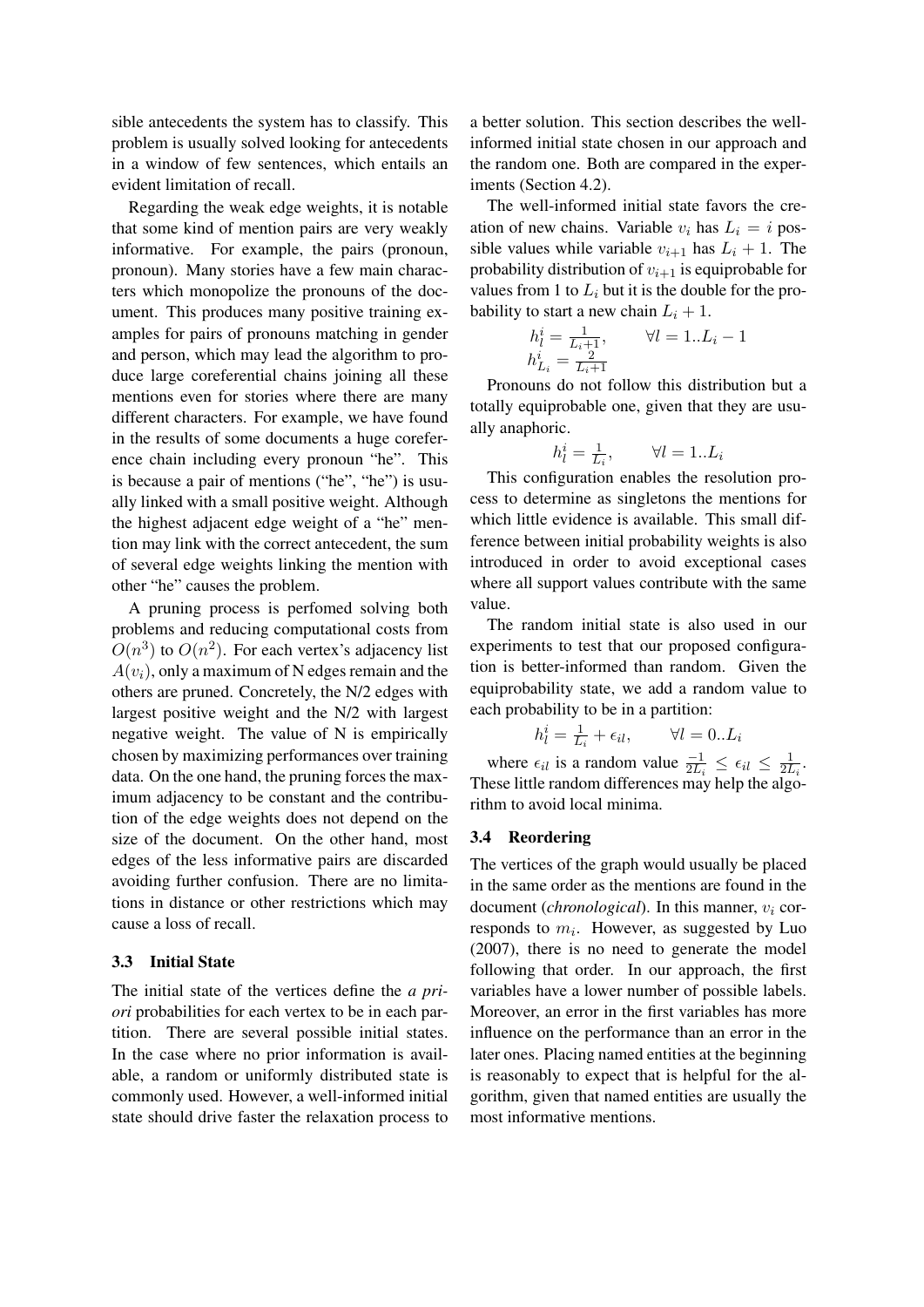|                                | Tokens | Mentions | Entities          |
|--------------------------------|--------|----------|-------------------|
| bnews train                    | 66627  | 9937     | 4408              |
| bnews test                     | 17463  | 2579     | 1040              |
| npaper train                   | 68970  | 11283    | 4163              |
| npaper test                    | 17404  | 2483     | 942               |
| nwire train                    | 70832  | 10693    | 4297              |
| $\overline{\text{nwire}}$ test | 16772  | 2608     | $11\overline{37}$ |

Figure 4: Statistics about ACE-phase02

Suppose we have three mentions appearing in this order somewhere in a document: "A. Smith", "he", "Alice Smith". For proximity, mention "he" may tend to link with "A. Smith". Then, the third mention "Alice Smith" clearly is the whole name of "A. Smith" but the gender with "he" does not agree. Given that our implementation acts like a directed graph only looking backward (see Section 3), mention "he" won't change its tendency and it may cause a split in the "Alice Smith" coreference chain. However, having named entities in first place and pronouns at the end, enables the mention "he" to determine that "A. Smith" and "Alice Smith" having the same label are not good antecedents.

Reordering only affects on the number of possible labels of the variables and the list of adjacencies  $A(v_i)$ . The chronological order of the document is taken into account by the constraints regardless of the graph representation. Our experiments confirm (Section 4) that placing first named entity mentions, then nominal mentions and finally the pronouns, the precision increases considerably. Inside of each of these groups, the order is the same order of the document.

#### 4 Experiments and Results

We evaluate our approach to coreference resolution using ACE-phase02 corpus, which is composed of three sections: Broadcast News (BNEWS), Newswire (NWIRE) and Newspaper (NPAPER). Each section is in turn composed of a training set and a test set. Figure 4 shows some statistics about this corpus.

In our experiments, we consider the *true mentions* of ACE. This is because our focus is on evaluating pairwise approach versus the graph partitioning approach and also comparing them to some state-of-the-art approaches which also

use true mentions. Moreover, details on mention identifier systems and their performances are rarely published by the systems based on automatic identification of mentions and it difficults the comparison.

To evaluate our system we use CEAF (Luo, 2005) and  $B<sup>3</sup>$  (Bagga and Baldwin, 1998). CEAF is computed based on the best one-to-one map between key coreference chains and response ones. We use the mention-based similarity metric which counts the number of common mentions shared by key coreference chains and response ones. As we are using *true mentions* for the experiments, precision, recall and  $F_1$  are the same value and only  $F_1$  is shown.  $B^3$  scorer is used for comparison reasons.  $B<sup>3</sup>$  algorithm looks at the presence/absence of mentions for each entity in the system output. Precision and recall numbers are computed for each mention, and the average gives the final precision and recall numbers.

MUC scorer (Vilain et al., 1995) is not used in our experiments. Although it has been widely used in the state of the art, we consider the newer metrics have overcome some MUC limitations (Bagga and Baldwin, 1998; Luo, 2005; Klenner and Ailloud, 2008; Denis and Baldridge, 2008).

Our preprocessing pipeline consists of FreeLing (Atserias et al., 2006) for sentence splitting and tokenization, SVMTool (Gimenez and Marquez, 2004) for part of speech tagging and BIO (Surdeanu et al., 2005) for named entity recognition and classification. No lemmatization neither syntactic analysis are used.

#### 4.1 Baselines

## 4.1.1 DT with automatic feature selection

The baseline developed in our work is based on Soon et al. (2001) with the improvements of Ng and Cardie (2002), which uses a Decision Tree (DT). Many research works use the same references in order to evaluate possible improvements done by their new models or by the incorporation of new features.

The features used in the baseline are the same than those used in our proposed system (Figure 3). However, some features are noisy and many others have redundancy which causes low performances using DTs. In order to select the best set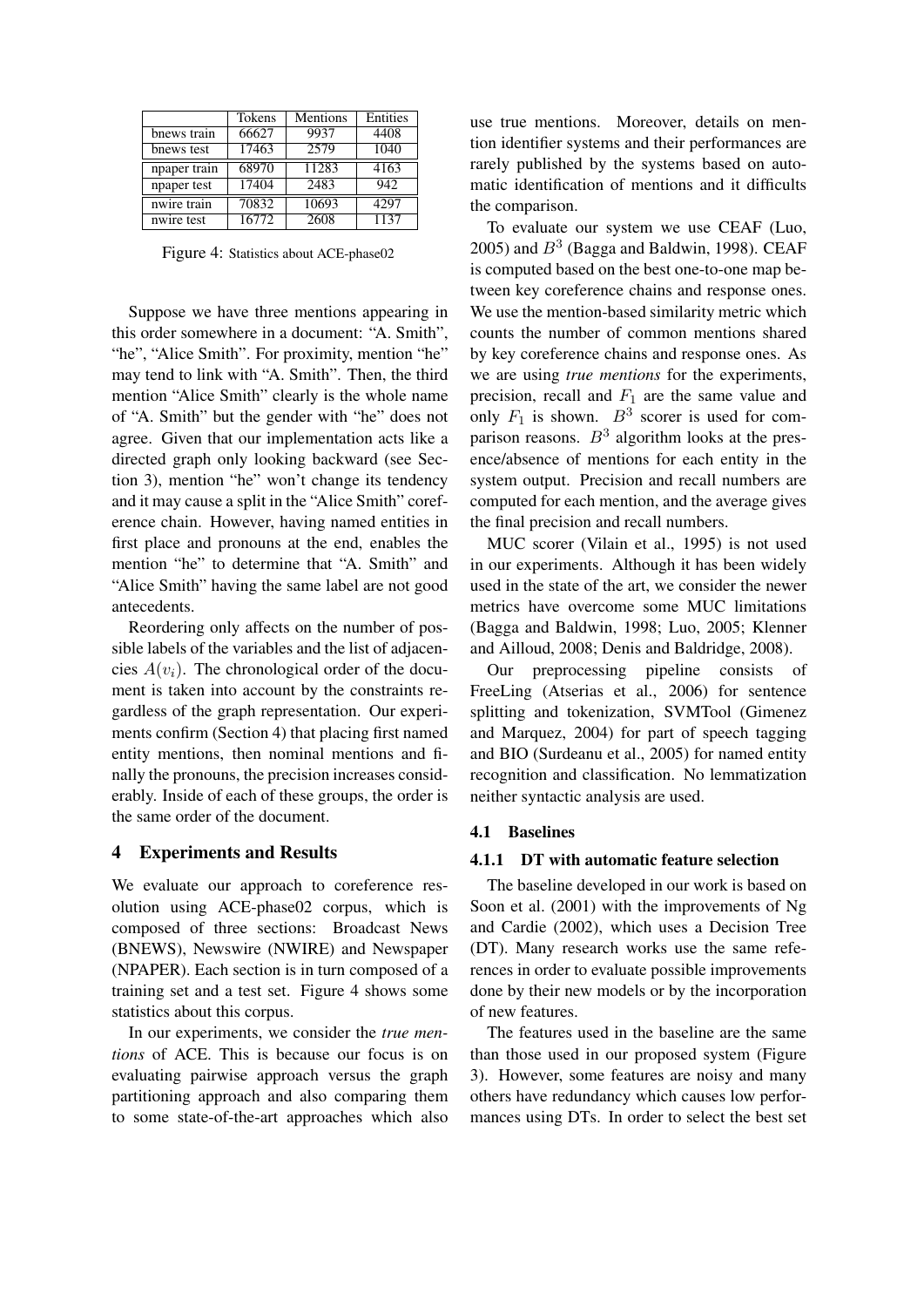|         | bnews          | npaper | nwire | Global      |       |      |          |
|---------|----------------|--------|-------|-------------|-------|------|----------|
| Metric: | CEAF           |        |       | <b>CEAF</b> | $R^3$ |      |          |
| Model   | $\mathbb{F}_1$ |        |       |             | D     |      | $_{F_1}$ |
| DТ      | 60.6           | 57.8   | 60.5  | 59.7        | 61.0  | 74.1 | 66.9     |
|         | 67.8           | 61.6   | 65.0  | 64.8        | 74.7  | 69.8 | 72.2     |

Table 1: Results ACE-phase02. Comparing baselines based on Decision Trees.

|                  | bnews    | npaper         | nwire       | Global             |              |      |       |  |
|------------------|----------|----------------|-------------|--------------------|--------------|------|-------|--|
| Metric:          | CEAF     |                |             | <b>CEAF</b>        | $\, \rm B^3$ |      |       |  |
| Model            | $_{F_1}$ | $\mathit{F}_1$ | $F_{\rm 1}$ | $\scriptstyle F_1$ | P            | R    | $F_1$ |  |
| DT               | 60.6     | 59.5           | 64.7        | 61.7               | 63.3         | 74.7 | 68.5  |  |
| $DT + ILP$       | 62.8     | 60.3           | 63.7        | 62.5               | 72.4         | 69.2 | 70.7  |  |
| <b>DT Hill</b>   | 67.8     | 63.2           | 67.2        | 66.5               | 76.8         | 71.0 | 73.8  |  |
| $DT$ Hill + II P | 67.6     | 63.5           | 66.7        | 66.3               | 80.0         | 68.3 | 73.7  |  |
| Relax            | 69.5     | 68.3           | 73.0        | 70.4               | 86.5         | 67.9 | 76.1  |  |

Table 2: Results on documents shorter than 200 mentions of ACE-phase02

of features a Hill Climbing process has been performed doing a five-fold cross-validation over the training corpus. A similar feature selection process has been done by Hoste (2005).

The Hill Climbing process starts using the whole set of features. A cross-validation is done (un)masking each feature. The (un)masked feature with more improvement is (added to) removed from the set. The process is repeated until an iteration without improvements is reached.

Note that this optimization process is biased by the metric used to evaluate each feature combination. We use CEAF in our experiments, which encourages precision and consistency.

#### 4.1.2 Integer Linear Programming

The second baseline developed forms the coreference chains given the output of the pair classification of the first baseline. A set of binary variables  $(x_{ij})$  symbolize whether pairs of mentions  $(m_i, m_j)$  corefer  $(x_{ij} = 1)$  or not  $(x_{ij} = 0)$ . An objective function is defined as follows:

$$
min \sum_{i < j} -log(Pc_{ij})x_{ij} - log(1 - Pc_{ij})(1 - x_{ij})
$$

where  $P_{c_{ij}}$  is the confidence value of mentions  $m_i$  and  $m_j$  to corefer obtained by the pair classifier. The minimization of the objective function is done by Integer Linear Programming (ILP) in a similar way to (Klenner, 2007; Denis and Baldridge, 2007; Finkel and Manning, 2008). In order to keep consistency in the results, which is the goal of this *post-process*, a set of *triangular* constraints is required. For each three mentions with indexes  $i < j < k$  the corresponding variables have to satisfy three constraints:

- $x_{ik} \geq x_{ij} + x_{jk} 1$ •  $x_{ij} \geq x_{ik} + x_{jk} - 1$
- $x_{ik} \ge x_{ij} + x_{ik} 1$

This implies that this model needs, for a document with *n* mentions,  $\frac{1}{2}n(n-1)$  variables and 1  $\frac{1}{2}n(n-1)(n-2)$  constraints to assure consistency<sup>2</sup> . This is an important limitation with a view to scalability. In our experiments only documents shorter than 200 mentions can be solved by this baseline due to its computational cost.

### 4.2 Experiments

Four experiments have been done in order to evaluate our proposed approach. This section describes and analyzes the results of each experiment. Finally, our performances are compared with the state of the art.

The first experiment compares the performances of our baselines (Table 1). "DT" is the system based on Decision Tree using all the features of Figure 3 and "DT+Hill" is a DT using the features selected by the Hill Climbing process (Section 4.1.1). There is a significant improvement in the performances (5.1 points with CEAF, 5.3 with  $B<sup>3</sup>$ ) after the automatic feature selection process is done.

 $\frac{2}{6}n(n-1)(n-2)$  for each one of the three triangular constraints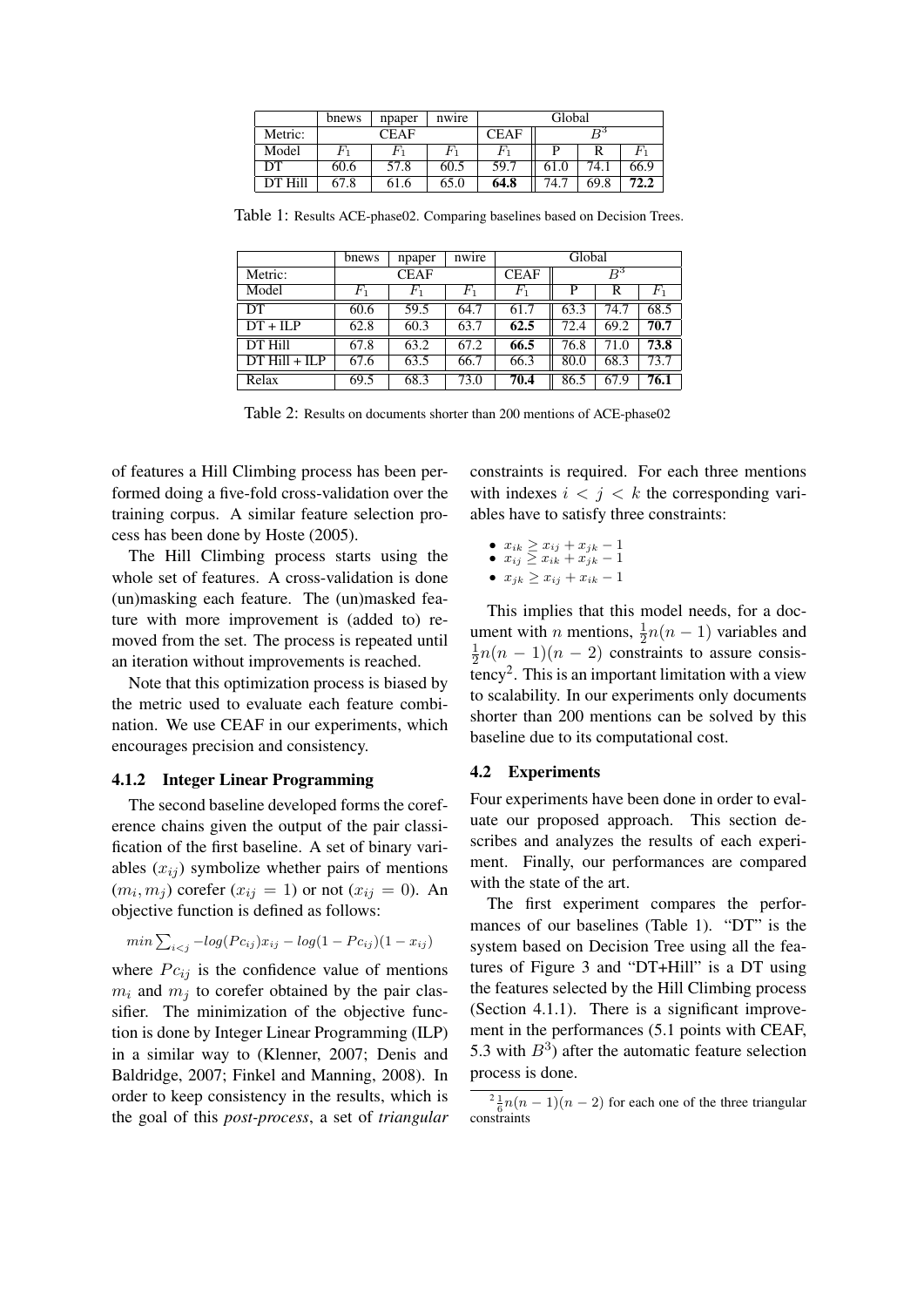|                          | bnews       | npaper | Global |             |       |      |      |
|--------------------------|-------------|--------|--------|-------------|-------|------|------|
| Metric:                  | <b>CEAF</b> |        |        | <b>CEAF</b> | $B^3$ |      |      |
| Model                    | F1          | F1     | F1     | F1          | P     | R    | F1   |
| Relax                    | 67.3        | 64.4   | 69.5   | 67.2        | 88.4  | 62.7 | 73.3 |
| Relax pruning            | 68.6        | 65.2   | 70.1   | 68.0        | 82.3  | 66.9 | 73.8 |
| Relax pruning & reorder  | 69.5        | 67.3   | 72.1   | 69.7        | 85.3  | 66.8 | 74.9 |
| Relax random IS          | 68.2        | 66.1   | 71.0   | 68.5        | 83.5  | 66.7 | 74.2 |
| MaxEnt+ILP (Denis, 2007) |             |        |        | 66.2        | 81.4  | 65.6 | 72.7 |
| Rankers (Denis, 2007)    | 65.7        | 65.3   | 68.1   | 67.0        | 79.8  | 66.8 | 72.7 |

Table 3: Results ACE-phase02.

In the second experiment the ILP chain formation process is applied using the output of both DTs. Results are shown in Table 2. Note that ILP only applies to documents shorter than 200 mentions due to its excessive computational cost (Section 4.1.2). Results for Relax applied to the same documents are also included for comparison. ILP forces consistency of the results producing an increase in precision score with  $B<sup>3</sup>$  metric in both cases. However, "DT+Hill" has been optimized for CEAF metric which encourages precision and consistency. For this, a post-process forcing consistency seems unnecessary for a classifier already optimized. Relax significantly outperforms all the baselines.

The third experiment shows the improvements achieved by the use of pruning and reordering techniques (Sections 3.2 and 3.4). Table 3 shows the results. Pruning improves performances with both metrics.  $B<sup>3</sup>$  precision is decreased but the global  $F_1$  is increased due to a considerably improvement of recall. Reordering recovers the precision lost by the pruning without loosing recall, which achieves the best performances of 69.7 with CEAF and 74.9 with  $B^3$ .

The fourth experiment evaluates the influence of the initial state. A comparison is done with the proposed initial state (Section 3.3) and the random one. The results shown in Table 3 for random initial state are the average of 3 executions. The system called "Relax random IS" is using the same values for pruning and reordering techniques than the best result of previous experiment: "Relax pruning & reorder". As expected, results with a well-informed initial state outperform the random ones.

Finally, Relax performances are compared with the best scores we have found using the same corpora and metrics. We compare our approach with specialized Rankers –groupwise classifier–, and a system using ILP not only forcing consistency but also using information about anaphoricity and named entities. Relax outperforms both systems with both metrics (Table 3).

## 5 Conclusion

The approach for coreference resolution presented in this paper is a constraint-based graph partitioning solved by relaxation labeling.

The decision to join or not a set of mentions in the same entity is taken considering always the whole set of previous mentions like in groupwise classifiers. Contrarily to the approaches where variables are the linkage of each pair of mentions, in this model consistency is implicitly forced. Moreover, the influence of the partial results of the other mentions at the same time avoids that decisions are independently taken.

The capacity to easily incorporate constraints from different sources and using different knowledge is also remarkable. This flexibility gives a great potencial to the approach. Anaphoricity filtering is not needed given that the necessary knowledge can be also introduced by constraints.

In addition, three tecniques to improve results have been presented: reordering, pruning and feature selection by Hill Climbing. The experiments confirm their utility.

The experimental results clearly outperform the baselines with separate classification and chain formaiton. The approach also outperforms others in the state of the art using same corpora and metrics.